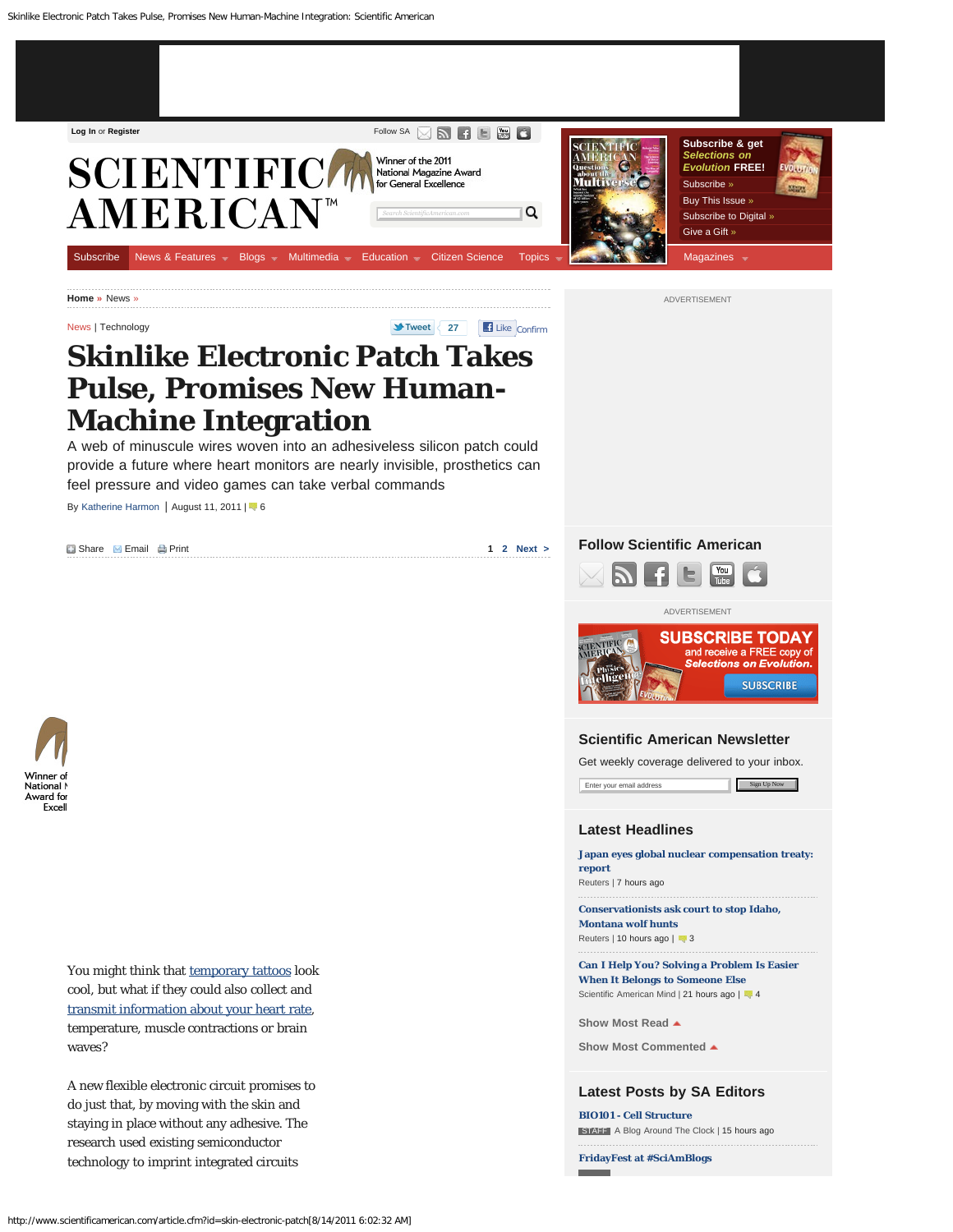

onto a thin, flexible silicon film that can be applied directly on the skin. The device is described in [a new paper](http://www.sciencemag.org/content/333/6044/838.abstract) published online August 11 in *Science*.

**TECHNO TEMPORARY TATTOO:** A new form of ultra-flexible circuit is pushing forward the possibilities of bio-monitoring--and humanmachine interface. *Image: John Rogers*

"The goal is really to blur the distinction

between electronics and biological tissues," [John Rogers](http://www.matse.illinois.edu/faculty/Rogers.html), a professor of materials science and engineering at the University of Illinois at Urbana-Champaign (U.I.C.U.) and co-author of the new study, said in a podcast interview.

The new technology might soon allow monitoring to become "simpler, more reliable and uninterrupted," [Zhenqiang Ma,](http://www.ece.wisc.edu/~mazq/index.htm) a professor at the University of Wisconsin– Madison's Department of Electrical and Computer Engineering, wrote in [an essay](http://www.sciencemag.org/content/333/6044/830) in the same issue of *Science*.

Rogers, who is working with Cambridge, Mass.–based start-up company mc10, Inc., to commercialize the device, and his team have already demonstrated the patch can be used to measure vitals—and they suggest that it could one day be used to help stimulate muscles, speed wound healing, improve prosthetics and even communicate with video games.

### **Slim fit**

The most powerful force of this new patch is its thinness. "At an intuitive level, it's really pretty simple," Rogers said in the podcast. "If you make anything thin enough it becomes flexible." So, instead of a more typical one-half-millimeter-thick silicon wafer, they used a 50-nanometer-thick silicon membrane.

Rogers calls the membrane itself "kind of disgusting," noting in a Wednesday press briefing that "it looks a little bit like it's been ripped off—or excreted from—the body." But that is, in some sense, the point: to arrive at a material in which "the distinction between the mechanics and the tissue is blurred," he said Wednesday. And to get around the problem of application, the group took a cue from the temporary tattoo industry and used a plastic backing that is peeled off after application. (Rogers and his colleagues are fond of demonstrating the sensor's application on a temporary pirate tattoo.)

The ultra-flexible patches were made via transfer printing (or "inking and printing"), in which the chips are assembled on two silicon layers and then transferred onto the elastomer [polymer base material](http://www.scientificamerican.com/article.cfm?id=robotic-fish), which is designed to conform to the skin.

Although the materials and components are not particularly new, they are "configured in geometries that are unusual," Rogers said. The circuits are formed into an open mesh shape, "almost like a spider web of electronics that we embedded in a very thin elastomer skin," he explained. That means, "we have not had to go back and reinvent semiconductor materials or reinvent transistor design," he said. And just by slimming everything down and assembling it in the right configurations, his team hopes they are leading the way to new "opportunities in biointegration."

**STAFF** The Network Central | Aug 12, 2011

**[Thrilling Thursday at the Blogs](http://blogs.scientificamerican.com/network-central/thrilling-thursday-at-the-blogs-2)** STAFF The Network Central | Aug 11, 2011

**[Fox Commentator Distorts Physics](http://blogs.scientificamerican.com/degrees-of-freedom/fox-commentator-distorts-physics)** STAFF Degrees of Freedom | Aug 11, 2011

**[Passions of Food--Special Day at #SciAmBlogs](http://blogs.scientificamerican.com/network-central/passions-of-food-day-at-sciamblogs)** STAFF The Network Central | Aug 11, 2011

**Show Latest from SA Blog Network**

# TRY A RISK-FREE ISSUE

**YES!** Send me a free issue of Scientific American with no obligation to continue the subscription. If I like it, I will be billed for the one-year subscription.

| Email Address |
|---------------|
|               |
| Name          |
|               |
| Address 1     |
|               |
| Address 2     |
|               |
| City          |
| <b>State</b>  |
|               |
| Zip           |
|               |
| Continue      |

ADVERTISEMENT

#### **Science Jobs of the Week**

**[DMPK Senior Analyst](http://www.scientificamerican.com/naturejobs/index.cfm?method=job&id=215548)** MedImmune cambridge, cambridgeshire

**ALGER** 

**[Research Assistant](http://www.scientificamerican.com/naturejobs/index.cfm?method=job&id=215547)** University of Cambridge Cambridge, UK

**[Vice President Marketing and Business](http://www.scientificamerican.com/naturejobs/index.cfm?method=job&id=211078) [Development](http://www.scientificamerican.com/naturejobs/index.cfm?method=job&id=211078)** American Seafoods Group Seattle, WA

**[Postdoctoral Associate](http://www.scientificamerican.com/naturejobs/index.cfm?method=job&id=165819)** University of Minnesota Minneapolis, MN, USA

**[Postdoctoral research fellow](http://www.scientificamerican.com/naturejobs/index.cfm?method=job&id=161934)** University of North Carolina at Chapel Hill, School of Medicine 105 Mason Farm Rd, Chapel Hill, NC 27599, USA

[More jobs from Naturejobs.com](http://www.scientificamerican.com/naturejobs/) [»](http://www.scientificamerican.com/naturejobs/)

ADVERTISEMENT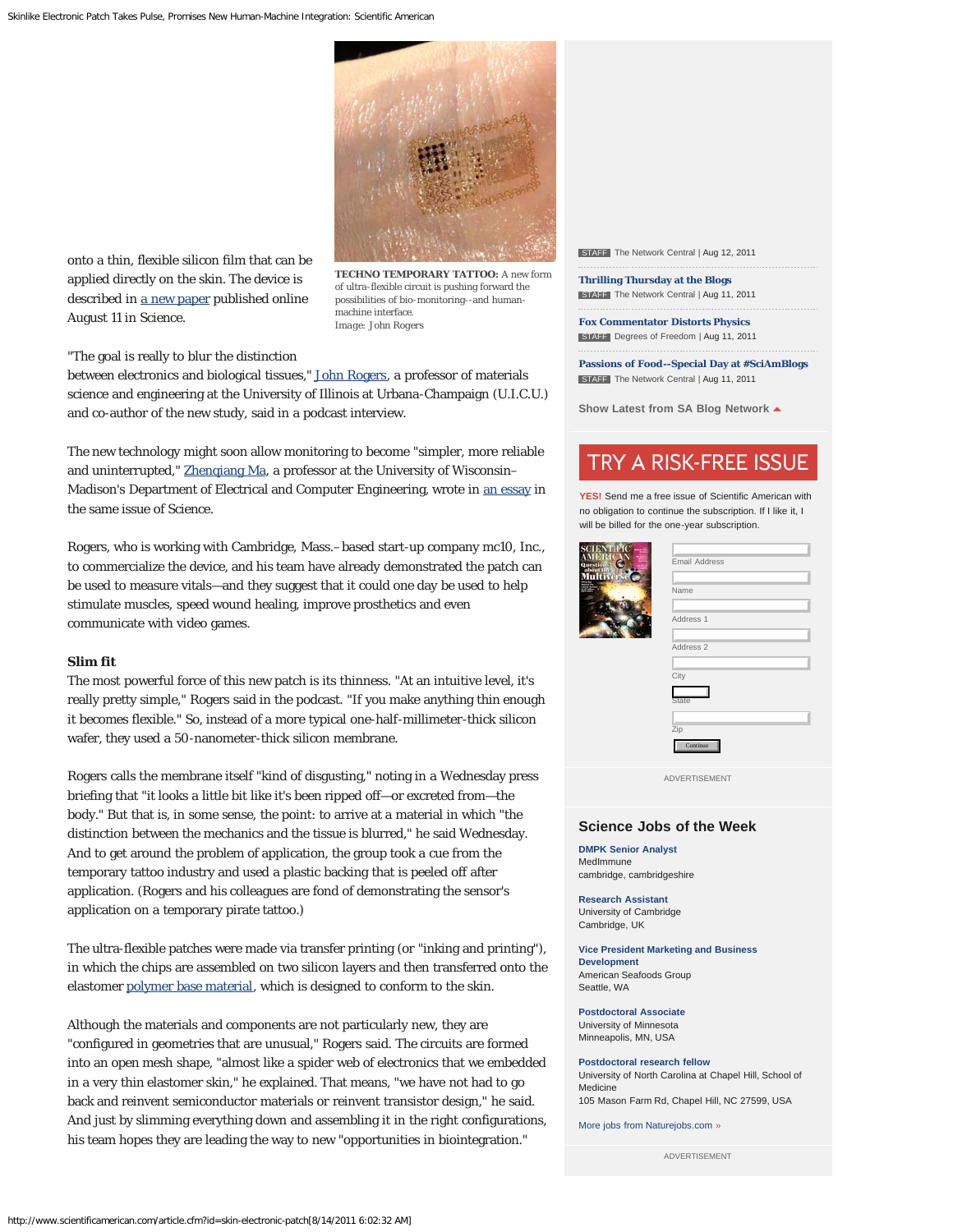[Xiaolin Zheng,](http://soe.stanford.edu/research/layout.php?sunetid=xlzheng) an assistant professor of mechanical engineering at Stanford University, has been working on a similar device and is excited about the new report. Her team's device, described in [a recent](http://pubs.acs.org/doi/abs/10.1021/nl201901z) *[Nano Letters](http://pubs.acs.org/doi/abs/10.1021/nl201901z)* [paper,](http://pubs.acs.org/doi/abs/10.1021/nl201901z) relies on a different manufacturing process that involves a layer between the circuitry and silicon that helps to prevent [stress](http://www.scientificamerican.com/topic.cfm?id=stress) on larger circuits in the application process. As Ma pointed out in his essay, however, the fact that the polyester layer and the sensor layer are the same thickness in the new device means that they "develop opposite strains that cancel, so the middle circuit layer experiences little stress no matter which direction the device is bent."

Although Zheng's group used straight metal rather than the more deformable shapes in the new patch, the Stanford team's version is substantially slimmer, measuring in at about 0.8 micron. "Our device is even more flexible and can easily achieve conformal coating onto curved surfaces," she says.

### **Easy on**

Much of today's monitoring equipment requires bulky hardware, such as heart monitors that cardiac patients often have to drag or tote around. But this new device would be "almost mechanically invisible to the wearer," Rogers noted in the podcast. Being slim and sleek would allow it to go where other devices can be awkward or invasive. One possible application could be for premature babies, who, because of their small size "just aren't compatible" with bulkier, hardwired sensors, Rogers said. It could also be a more appealing monitoring method for [sleep](http://www.scientificamerican.com/topic.cfm?id=sleep) studies, nixing the need for cumbersome, disruptive equipment and wires.

<span id="page-2-0"></span>

# This summer, help save the ocean.

It's easy. Take the pledge to be an Ocean Hero. Click here

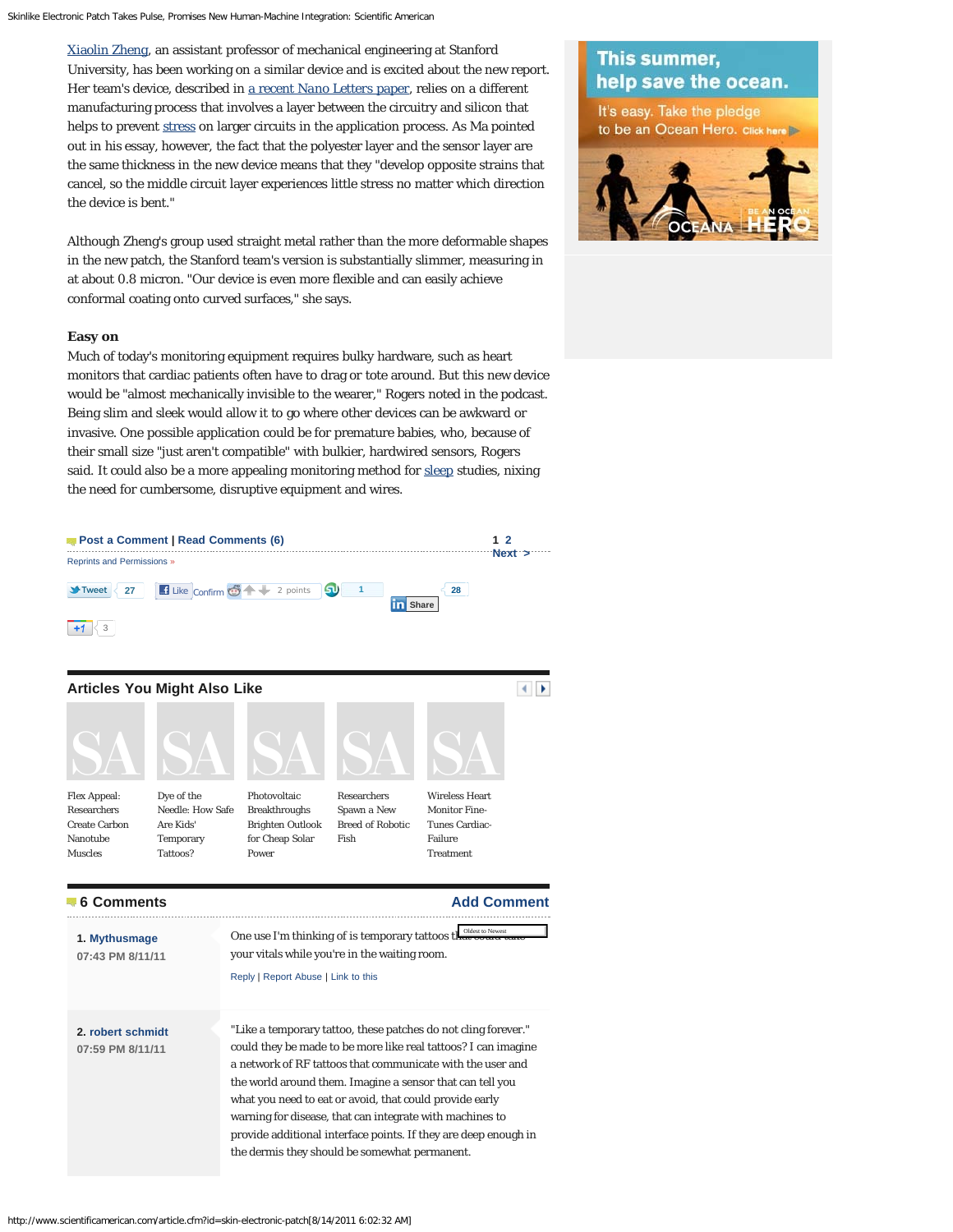<span id="page-3-5"></span><span id="page-3-4"></span><span id="page-3-3"></span><span id="page-3-2"></span><span id="page-3-0"></span>

|                                                                      | Reply   Report Abuse   Link to this                                                                                                                                                                                                                                                                                                                                                                                                                                                                                                                                                                                                                                                                                                                                                                                                                 |
|----------------------------------------------------------------------|-----------------------------------------------------------------------------------------------------------------------------------------------------------------------------------------------------------------------------------------------------------------------------------------------------------------------------------------------------------------------------------------------------------------------------------------------------------------------------------------------------------------------------------------------------------------------------------------------------------------------------------------------------------------------------------------------------------------------------------------------------------------------------------------------------------------------------------------------------|
| 3. svande8952<br>08:31 PM 8/11/11                                    | "The goal is really to blur the distinction between electronics"<br>and biological tissues,"<br>It looks like Kurzweil is right. The singularity is here.<br>Reply   Report Abuse   Link to this                                                                                                                                                                                                                                                                                                                                                                                                                                                                                                                                                                                                                                                    |
| 4. Drogers1082<br>in reply to robert<br>schmidt<br>03:12 PM 8/12/11  | A permanent tattoo is not logical decision due to the fact that<br>technology evolves so quickly that you would be getting a new<br>tattoo every year just you could update/accommodate any<br>new medical technology. With a temporary tattoo like design<br>you could simply wipe off the old/out dated and apply updated<br>version.<br>Reply   Report Abuse   Link to this                                                                                                                                                                                                                                                                                                                                                                                                                                                                      |
| 5. veronaa<br>03:53 PM 8/12/11                                       | and of course, it will be fully paid for by Medicare and<br>Medicaid for their covered patients!<br>The need for "two small wires" to collect data (connected to a<br>small data collector/transceiver- and more profits) would<br>make this less useful for real-life usage. How are these "two<br>small wires" protected from snags and pulls during normal<br>daily actions?<br>It looks like there is a lot of work to be done yet, and a<br>wireless interface to the data collector is probably going to<br>entail a longer development path and a larger patch in the<br>final product.<br>Not that these technological innovations being developed are<br>going to be cheerily supported by the current negative political<br>environment. The future is what we make of it, if we can<br>afford it.<br>Reply   Report Abuse   Link to this |
| <b>6. SoundAndFury</b><br>in reply to svande8952<br>04:56 PM 8/12/11 | Not really. It seems like this is just a more convenient version<br>of what we had before. There's still a lot of progress to be<br>made before Kurzweil's world becomes a probability.<br>Remember, there are a lot of singularitans (SP?) who believe<br>that Kurzweil's predictions are a little out there.<br>Reply   Report Abuse   Link to this                                                                                                                                                                                                                                                                                                                                                                                                                                                                                               |

## <span id="page-3-6"></span><span id="page-3-1"></span>**Add a Comment**

You must [log in](http://www.scientificamerican.com/page.cfm?section=log-in) or [register](http://www.scientificamerican.com/page.cfm?section=register) as a ScientificAmerican.com member to submit a comment.

**[Ads by Google](http://www.google.com/url?ct=abg&q=https://www.google.com/adsense/support/bin/request.py%3Fcontact%3Dabg_afc%26url%3Dhttp://www.scientificamerican.com/article.cfm%253Fid%253Dskin-electronic-patch%26hl%3Den%26client%3Dca-pub-9188973542110640%26adU%3Dwww.itt-tech.edu%26adT%3DElectronic%2BCourse%26adU%3Dwww.healthyskinbydesign.com%26adT%3DHealthy%2BSkin%2Bby%2BDesign%26adU%3Dwww.OneVisitMedia.com%26adT%3DPatch%2BPanel%2BManufacturer%26gl%3DUS&usg=AFQjCNFC_EM6XMcF6VMJdXW4cMABwyps6Q)**

#### **[Electronic Course](http://googleads.g.doubleclick.net/aclk?sa=l&ai=BpX8OI6tHTuW4HPOCgALU1PHhCrrg644C8saPuizAjbcBwLSnAhABGAEggJ2AAigDOABQyNXF9vv_____AWDJrqGI8KOkFKAB7vSZ2gOyARp3d3cuc2NpZW50aWZpY2FtZXJpY2FuLmNvbboBCTcyOHg5MF9qc8gBAdoBRmh0dHA6Ly93d3cuc2NpZW50aWZpY2FtZXJpY2FuLmNvbS9hcnRpY2xlLmNmbT9pZD1za2luLWVsZWN0cm9uaWMtcGF0Y2jIArq3wBmoAwHoAwXoA6QD6AO7A_UDAAAARA&num=1&sig=AOD64_1uKph-ia2uEQNb44-pddHDcsPMXQ&client=ca-pub-9188973542110640&adurl=http://www2.itt-tech.edu/electronicstech/d/%3Fcode%3D11839574274%7Celectronic%2520course)** Year Round Classes at ITT Tech Official - ITT Tech Institute Site [www.itt-tech.edu](http://googleads.g.doubleclick.net/aclk?sa=l&ai=BpX8OI6tHTuW4HPOCgALU1PHhCrrg644C8saPuizAjbcBwLSnAhABGAEggJ2AAigDOABQyNXF9vv_____AWDJrqGI8KOkFKAB7vSZ2gOyARp3d3cuc2NpZW50aWZpY2FtZXJpY2FuLmNvbboBCTcyOHg5MF9qc8gBAdoBRmh0dHA6Ly93d3cuc2NpZW50aWZpY2FtZXJpY2FuLmNvbS9hcnRpY2xlLmNmbT9pZD1za2luLWVsZWN0cm9uaWMtcGF0Y2jIArq3wBmoAwHoAwXoA6QD6AO7A_UDAAAARA&num=1&sig=AOD64_1uKph-ia2uEQNb44-pddHDcsPMXQ&client=ca-pub-9188973542110640&adurl=http://www2.itt-tech.edu/electronicstech/d/%3Fcode%3D11839574274%7Celectronic%2520course)

**[Healthy Skin by Design](http://googleads.g.doubleclick.net/aclk?sa=l&ai=BbV2KI6tHTuW4HPOCgALU1PHhCujV27wBtO3_igzAjbcBsPTOARACGAIggJ2AAigDOABQ0M_b6f7_____AWDJrqGI8KOkFKABvN-n_gOyARp3d3cuc2NpZW50aWZpY2FtZXJpY2FuLmNvbboBCTcyOHg5MF9qc8gBAdoBRmh0dHA6Ly93d3cuc2NpZW50aWZpY2FtZXJpY2FuLmNvbS9hcnRpY2xlLmNmbT9pZD1za2luLWVsZWN0cm9uaWMtcGF0Y2ioAwHoAwXoA6QD6AO7A_UDAAAARA&num=2&sig=AOD64_3azs1604x_LaRWFR2XK4opBLkUow&client=ca-pub-9188973542110640&adurl=http://www.healthyskinbydesign.com)** We only sell Jan Marini products Free Shipping & Free Consultations [www.healthyskinbydesign.com](http://googleads.g.doubleclick.net/aclk?sa=l&ai=BbV2KI6tHTuW4HPOCgALU1PHhCujV27wBtO3_igzAjbcBsPTOARACGAIggJ2AAigDOABQ0M_b6f7_____AWDJrqGI8KOkFKABvN-n_gOyARp3d3cuc2NpZW50aWZpY2FtZXJpY2FuLmNvbboBCTcyOHg5MF9qc8gBAdoBRmh0dHA6Ly93d3cuc2NpZW50aWZpY2FtZXJpY2FuLmNvbS9hcnRpY2xlLmNmbT9pZD1za2luLWVsZWN0cm9uaWMtcGF0Y2ioAwHoAwXoA6QD6AO7A_UDAAAARA&num=2&sig=AOD64_3azs1604x_LaRWFR2XK4opBLkUow&client=ca-pub-9188973542110640&adurl=http://www.healthyskinbydesign.com)

**[Patch Panel Manufacturer](http://googleads.g.doubleclick.net/aclk?sa=L&ai=Bf0AoI6tHTuW4HPOCgALU1PHhCrCoyCLc76m7AsCNtwGw1DIQAxgDIICdgAIoAzgAUMyT6er4_____wFgya6hiPCjpBSyARp3d3cuc2NpZW50aWZpY2FtZXJpY2FuLmNvbboBCTcyOHg5MF9qc8gBAdoBRmh0dHA6Ly93d3cuc2NpZW50aWZpY2FtZXJpY2FuLmNvbS9hcnRpY2xlLmNmbT9pZD1za2luLWVsZWN0cm9uaWMtcGF0Y2ioAwHoAwXoA6QD6AO7A_UDAAAARA&num=3&sig=AOD64_3AGsoGop4BnVb56PYtLfDs70cPbQ&client=ca-pub-9188973542110640&adurl=http://www.OneVisitMedia.com)** Large selection of patch panels bnc, xlr, rca, svhs, f, or unloaded [www.OneVisitMedia.com](http://googleads.g.doubleclick.net/aclk?sa=L&ai=Bf0AoI6tHTuW4HPOCgALU1PHhCrCoyCLc76m7AsCNtwGw1DIQAxgDIICdgAIoAzgAUMyT6er4_____wFgya6hiPCjpBSyARp3d3cuc2NpZW50aWZpY2FtZXJpY2FuLmNvbboBCTcyOHg5MF9qc8gBAdoBRmh0dHA6Ly93d3cuc2NpZW50aWZpY2FtZXJpY2FuLmNvbS9hcnRpY2xlLmNmbT9pZD1za2luLWVsZWN0cm9uaWMtcGF0Y2ioAwHoAwXoA6QD6AO7A_UDAAAARA&num=3&sig=AOD64_3AGsoGop4BnVb56PYtLfDs70cPbQ&client=ca-pub-9188973542110640&adurl=http://www.OneVisitMedia.com)